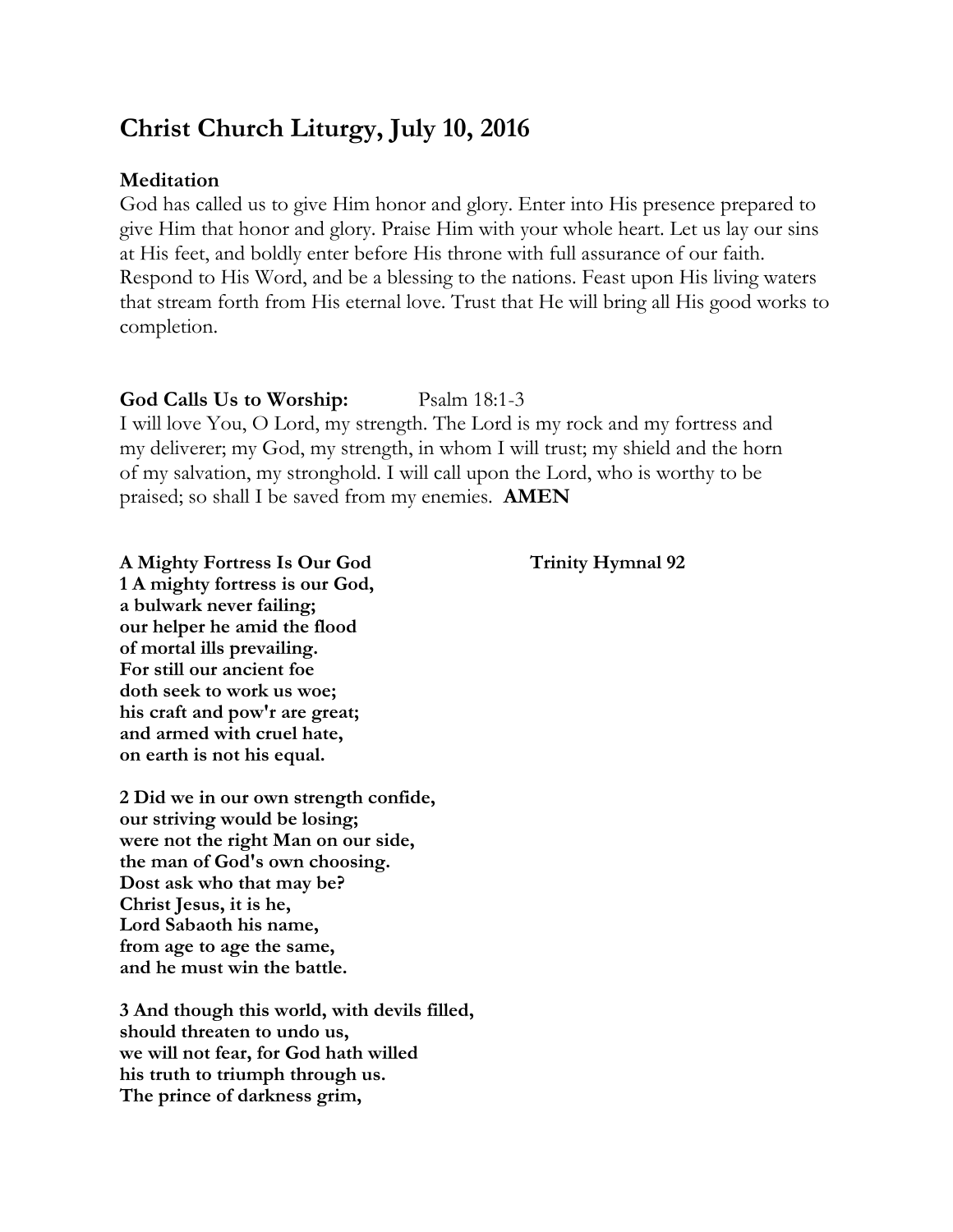**we tremble not for him; his rage we can endure, for lo! his doom is sure; one little word shall fell him.**

**4 That Word above all earthly pow'rs, no thanks to them, abideth; the Spirit and the gifts are ours through him who with us sideth. Let goods and kindred go, This mortal life also; The body they may kill: God's truth abideth still; his kingdom is forever. AMEN**

# **Responsive Reading from the "Te Deum Laudamus"**

**Leader:** We praise You, O God; we acknowledge You to be the Lord. All the earth does worship You, the Father everlasting.

# **Congregation: To You all angels cry aloud; the heavens and all the powers there. To You cherubim and seraphim continually do cry, "Holy, holy, holy, Lord God of Sabaoth; Heaven and earth are full of the majesty of Your glory."**

**Leader:** The glorious company of the apostles praise You. The goodly fellowship of the prophets praise You. The noble army of martyrs praise You. The holy Church throughout all the world does acknowledge You; the Father of an infinite majesty; Your honourable, true, and only Son; also the Holy Ghost the comforter. **Congregation: You are the King of Glory, O Christ; You are the everlasting Son of the Father... When You had overcome the sharpness of death, You did open the Kingdom of Heaven to all believers.**

**Leader:** You sit at the right hand of God, in the glory of the Father. We believe that You shalt come to be our Judge. We therefore pray, help Your servants, whom You have redeemed with Your precious blood. Make them to be numbered with Your saints in glory everlasting.

**Congregation: O Lord, save Your people, and bless Your heritage. Govern them and lift them up forever. Day by day we magnify You; we worship Your Name forever, world without end. AMEN**

**Holy, Holy, Holy! Trinity Hymnal 100**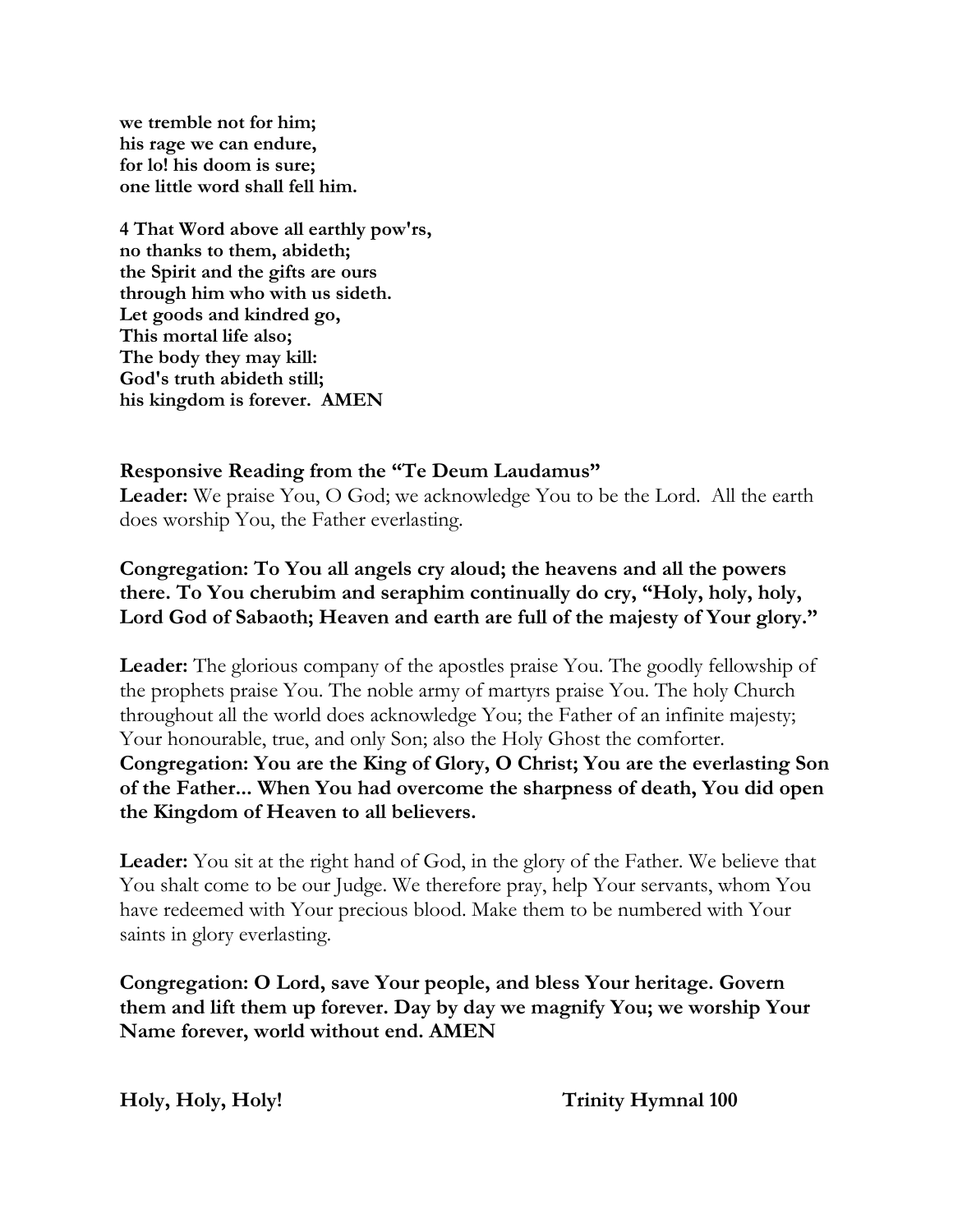1 Holy, holy, holy! Lord God Almighty! Early in the morning our song shall rise to thee. Holy, holy, holy! Merciful and mighty! God in three Persons, blessed Trinity!

2 Holy, holy, holy! All the saints adore thee, casting down their golden crowns around the glassy sea; cherubim and seraphim falling down before thee, who wert, and art, and evermore shalt be.

3 Holy, holy, holy! Though the darkness hide thee, though the eye of sinful man thy glory may not see, only thou art holy; there is none beside thee perfect in pow'r, in love, and purity.

4 Holy, holy, holy! Lord God Almighty! All thy works shall praise thy name in earth and sky and sea. Holy, holy, holy! Merciful and mighty! God in three Persons, blessed Trinity! AMEN

### **Confession of Sin: Galatians 5:16-17**

I say then: Walk in the Spirit, and you shall not fulfill the lust of the flesh. For the flesh lusts against the Spirit, and the Spirit against the flesh; and these are contrary to one another, so that you do not do the things that you wish. **AMEN**

# **Silent Confession followed by Corporate Confession**

**Leader:** Let us confess our sins to Almighty God.

**Congregation: Lord, we confess that there is no one righteous, no, not one. No one understands, no one seeks for God. We all have turned aside; together we have become worthless; no one does good, not even one. So to You, O Lord, do we lift up our souls. O Lord God, in You do we trust. Make us to know Your ways, O Lord; teach us Your paths. Lead us in Your truth, and teach us, for You are the God of our salvation; for You we do wait all the day long. Remember Your mercy, O Lord, and Your steadfast love. Remember not our sins and transgressions; according to Your steadfast love, remember us, for the sake of Your goodness, O Lord! AMEN**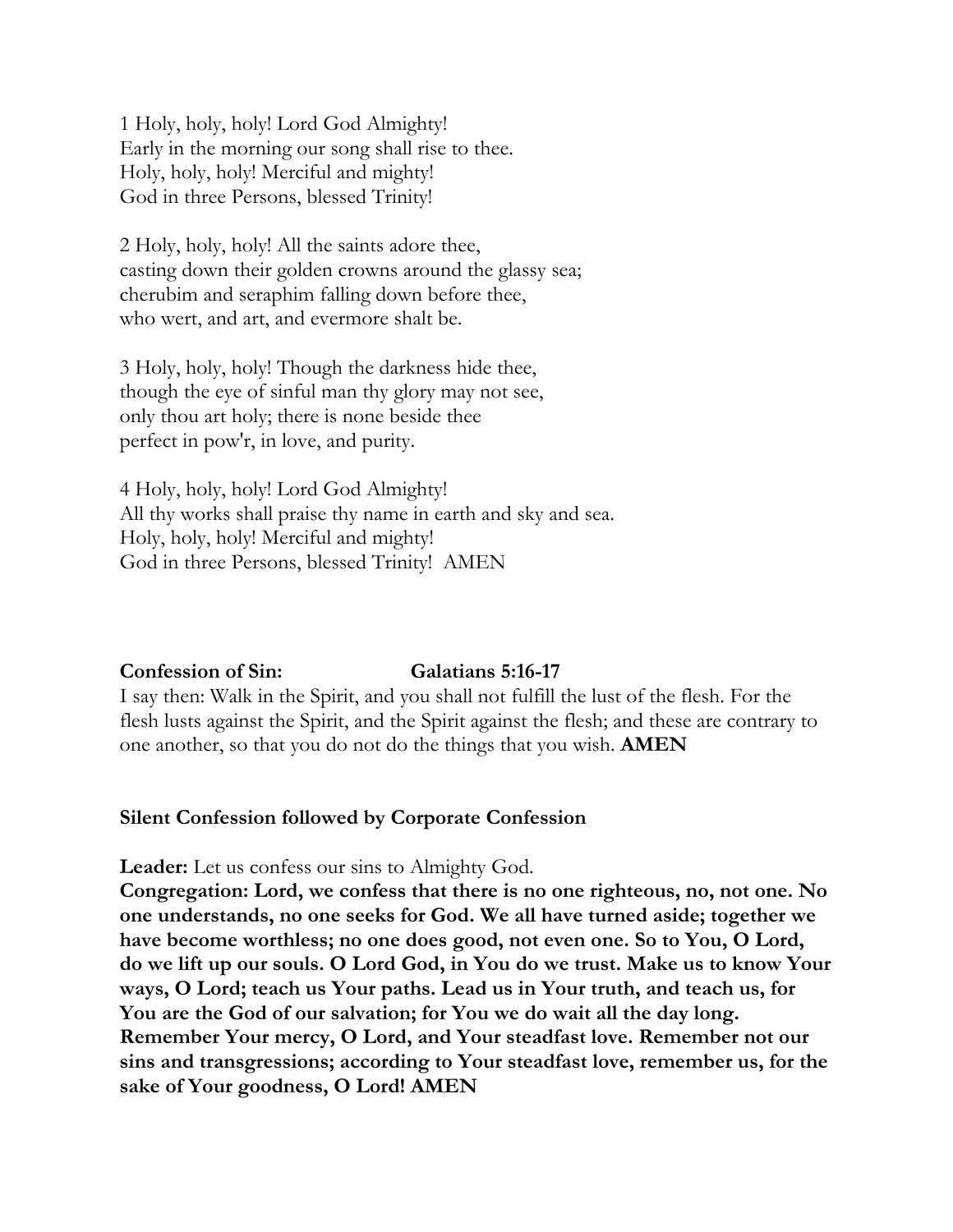### **Assurance of Pardon Galatians 5:24-25**

…Those who are Christ's have crucified the flesh with its passions and desires. If we live in the Spirit, let us also walk in the Spirit. **AMEN** 

Gracious Spirit, Dwell with Me Trinity Hymnal 335 **1 Gracious Spirit, dwell with me: I myself would gracious be; and with words that help and heal would thy life in mine reveal; and with actions bold and meek would for Christ my Savior speak.**

**2 Truthful Spirit, dwell with me: I myself would truthful be; and with wisdom kind and clear let Thy life in mine appear; and with actions brotherly speak my Lord's sincerity.**

**3 Mighty Spirit, dwell with me: I myself would mighty be; mighty so as to prevail, where unaided man must fail; ever by a mighty hope, pressing on and bearing up.**

**4 Holy Spirit, dwell with me: I myself would holy be; separate from sin, I would choose and cherish all things good, and whatever I can be give to him who gave me thee! AMEN**

### **Confession of Faith – THE SCOT'S CONFESSION CHAPTER 1**

**Congregation: We confess and acknowledge one God alone, to Whom alone we must cleave,**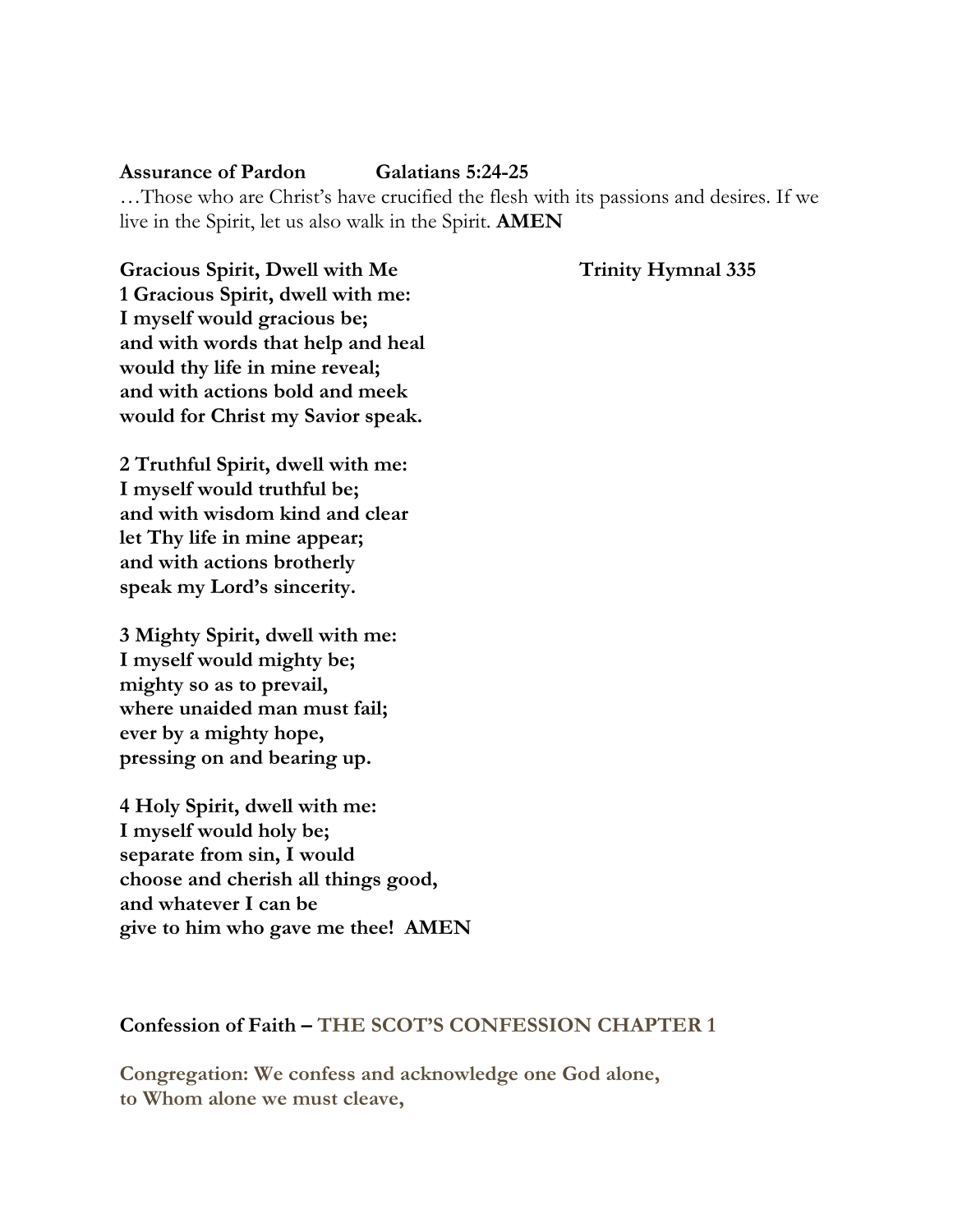**Whom alone we must serve, Whom only we must worship, and in Whom alone we put our trust. Who is eternal, infinite, immeasurable, incomprehensible, omnipotent, invisible; one in substance and yet distinct in three persons, the Father, the Son, and the Holy Ghost. By Whom we confess and believe all things in heaven and earth, visible and invisible to have been created, to be retained in their being, and to be ruled and guided by His inscrutable providence for such end as His eternal wisdom, goodness, and justice have appointed, and to the manifestation of His own glory. AMEN** 

#### **Intercessory Prayer Ephesians 6:18**

With all prayer and petition pray at all times in the Spirit, and with this in view, be on the alert with all perseverance and petition for all the saints. **AMEN**

### **God Consecrates Us with His Word**

The Reading of the Scriptures: John 17:1-26

The Sermon: Jesus Prayer for His Church

Love Divine, All Loves Excelling Trinity Hymnal 529 **1 Love divine, all loves excelling, Joy of heav'n, to earth come down: fix in us thy humble dwelling, all thy faithful mercies crown: Jesus, thou art all compassion, pure, unbounded love thou art; visit us with thy salvation, enter ev'ry trembling heart.**

**2 Breathe, O breathe thy loving Spirit**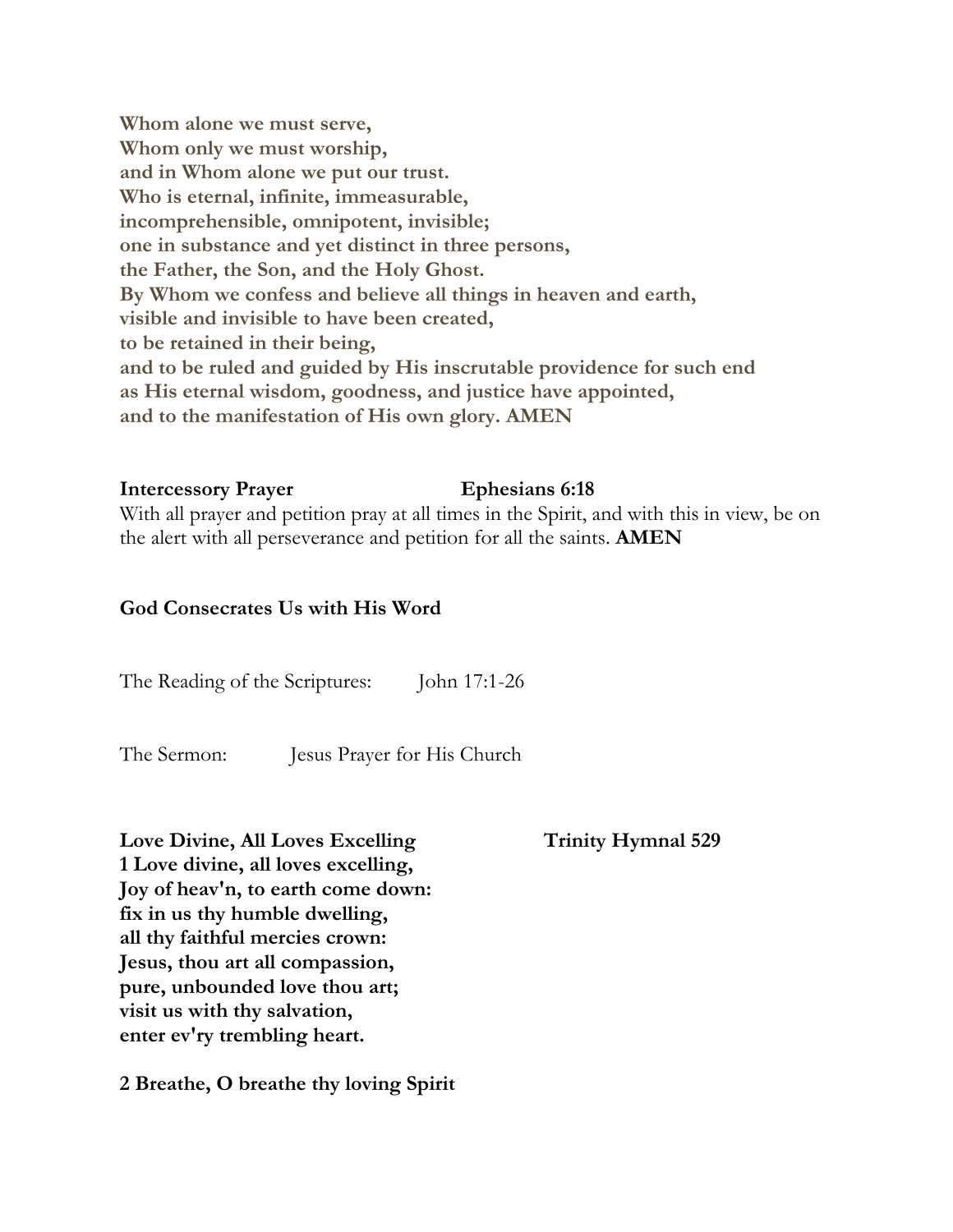**into ev'ry troubled breast; let us all in thee inherit, let us find the promised rest: take away the love of sinning; Alpha and Omega be; End of faith, as its Beginning, set our hearts at liberty.**

**3 Come, Almighty to deliver, let us all thy life receive; suddenly return, and never, nevermore thy temples leave. Thee we would be always blessing, serve thee as thy hosts above, pray, and praise thee, without ceasing, glory in thy perfect love.**

**4 Finish, then, thy new creation; pure and spotless let us be: let us see thy great salvation perfectly restored in thee; changed from glory into glory, till in heav'n we take our place, till we cast our crowns before thee, lost in wonder, love, and praise. AMEN**

**God Communes With Us** *Congregation:*  **Almighty Father, Whose dear Son, on the night before He suffered, Did institute the Sacrament of His Body and Blood; Mercifully grant that we may thankfully receive the same in remembrance of Him, Who in these holy mysteries gives us a pledge of life eternal; Your Son Jesus Christ our Lord, Who now lives and reigns with You and the Holy Spirit, One God, world without end. AMEN**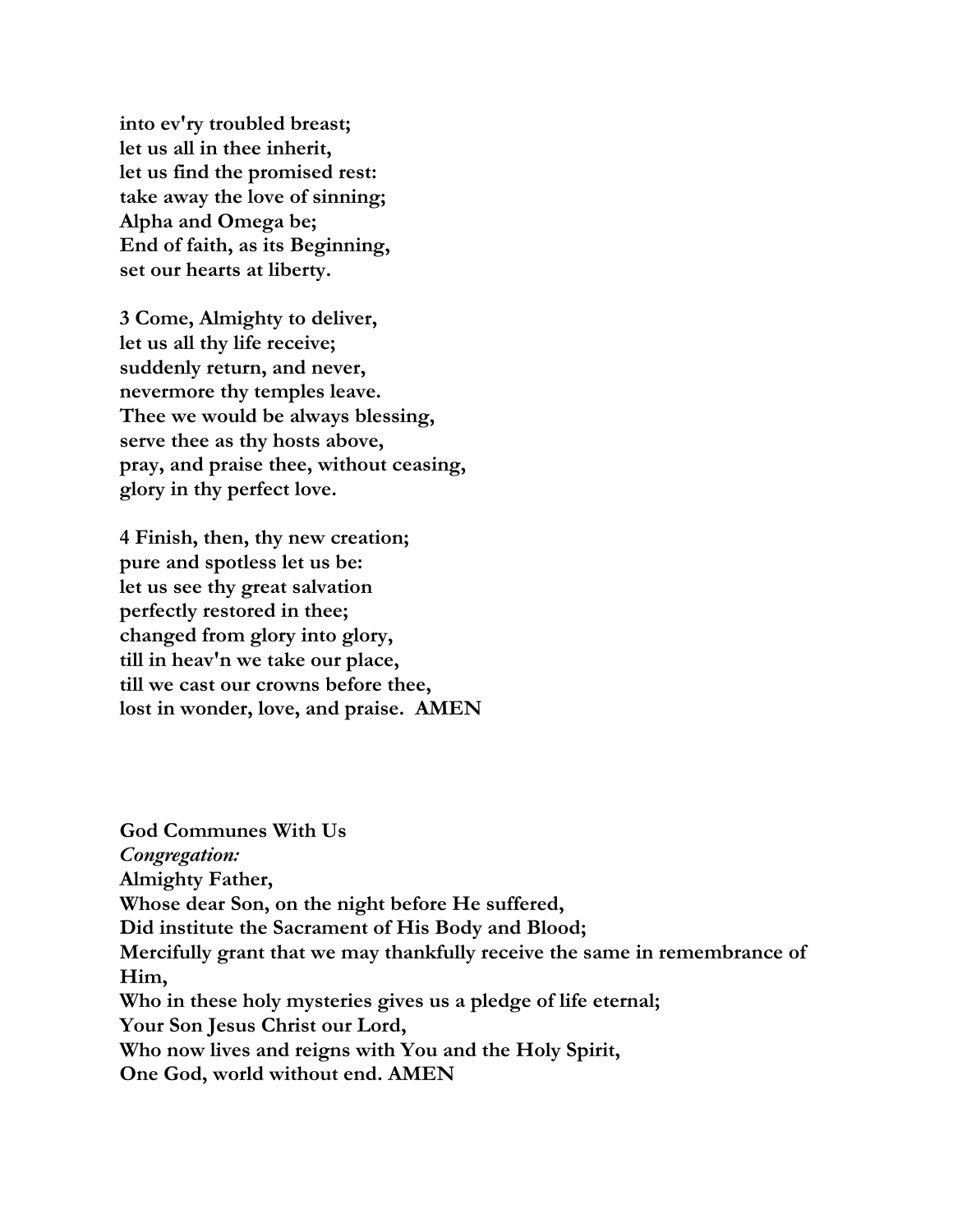Glorious Things of Thee Are Spoken Trinity Hymnal 345 **1 Glorious things of thee are spoken, Zion, city of our God; he whose word cannot be broken formed thee for his own abode: on the Rock of Ages founded, what can shake thy sure repose? With salvation's walls surrounded, thou may'st smile at all thy foes.**

**2 See, the streams of living waters, springing from eternal love, well supply thy sons and daughters, and all fear of want remove; who can faint, while such a river ever flows their thirst t'assuage? grace which, like the Lord, the giver, never fails from age to age.**

**3 Round each habitation hov'ring, see the cloud and fire appear for a glory and a cov'ring, showing that the Lord is near: thus deriving from their banner light by night and shade by day, safe they feed upon the manna which he gives them when they pray.**

**4 Savior, if of Zion's city I, through grace, a member am, let the world deride or pity, I will glory in thy name: fading is the worldling's pleasure, all his boasted pomp and show; solid joys and lasting treasure none but Zion's children know. AMEN**

**God Commissions Us 1 Corinthians 15:58 Elder:** Therefore, my beloved brethren, be steadfast, immovable, always abounding in